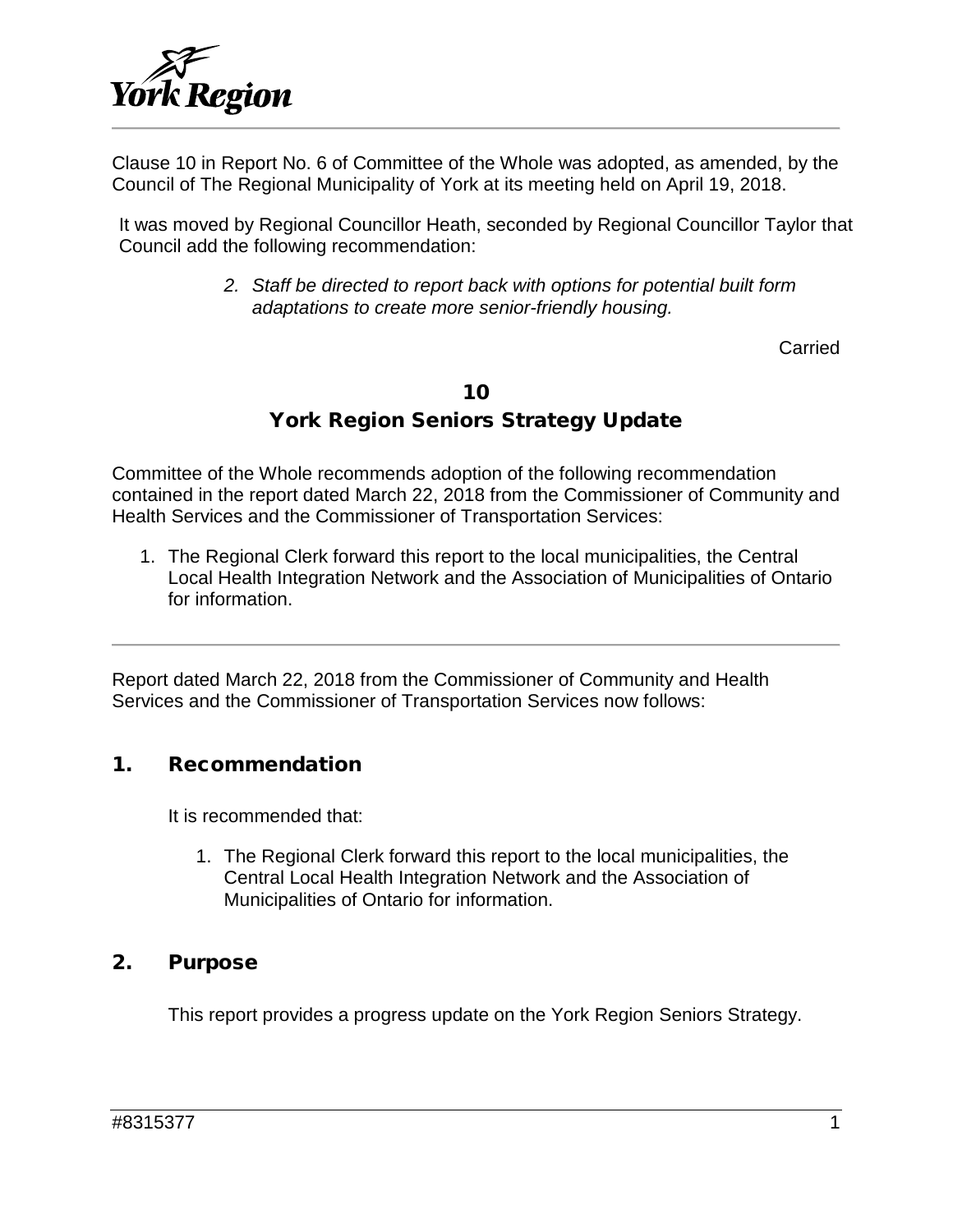# 3. Background and Previous Council Direction

### Between 2011 and 2016, the number of seniors grew by 33.9 per cent, making this the fastest growing population group in York Region

According to the 2016 Census, seniors represented 14.6 per cent (161,925) of York Region's population in 2016, as compared to 11.7 per cent (120,935) in 2011. Between 2011 and 2016 the number of seniors (65 years and older) grew by 33.9 per cent, making this the fastest growing population group in York Region. This rate of growth was higher than that of children aged 14 years and under, as shown in Graph 1.



**Graph 1** York Region's Population Growth for Seniors and Children

Source: Statistics Canada, 1986 to 2016 Census

According to York Region planning projections, by 2026, it is expected that the number of seniors will be higher than the number of children in York Region for the first time. The 2016 Census data shows that shift has already taken place in Ontario, which had 2,207,907 children (0-14 years) and 2,251,655 seniors (65 years and older) in 2016. Nation-wide, there were 5,839,565 children and 5,935,630 seniors in 2016.

As the population gets older this will impact taxes and government as more and more Canadians are leaving the workforce, drawing a pension and using more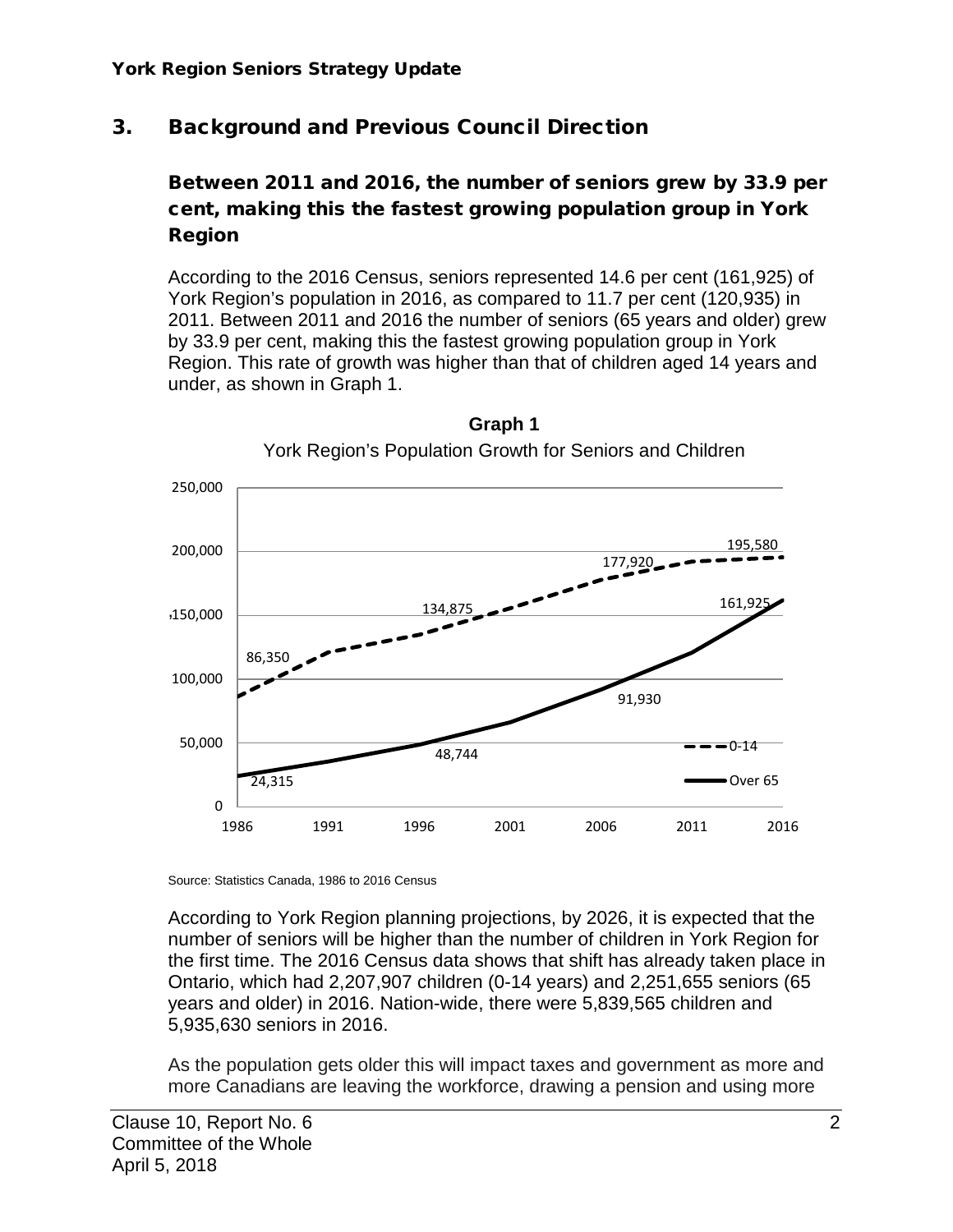#### York Region Seniors Strategy Update

health care while at the same time a smaller proportion of younger people will be entering the workforce and paying taxes to support growing the health care costs. This imbalance of seniors to children is projected to grow which will likely result in reduced rates of caregiving for seniors by younger people putting additional pressures on the health care system.

### 4. Analysis and Implications

### The York Region Seniors Strategy provides a collaborative corporate strategic direction for responding to growth in the seniors population

In November 2016, Council approved the [2016 York Region Seniors Strategy-](http://www.york.ca/wps/wcm/connect/yorkpublic/110d7b6b-daed-4c7b-82e4-5ffa0a1f2b3e/nov+3+seniors+ex.pdf?MOD=AJPERES)[Thinking Ahead.](http://www.york.ca/wps/wcm/connect/yorkpublic/110d7b6b-daed-4c7b-82e4-5ffa0a1f2b3e/nov+3+seniors+ex.pdf?MOD=AJPERES) The Strategy looks at the changing senior population, defines the Region's role in serving seniors and sets a course for action to best support the aging population. It guides the Region's work with other levels of government and community partners to better target seniors programming and services where there is the greatest need.

The Strategy sets four key roles for the Region:

- 1. Balance the needs of seniors with all residents
- 2. Keep seniors healthier, longer
- 3. Support age-friendly, complete communities
- 4. Connect seniors and caregivers to the right programs and services at the right times

### The York Region Seniors Strategy has completed its first year of implementation

Working groups have been established across the Corporation to implement the Strategy. Attachment 1 provides an update on all actions initiated and completed in 2017. Examples of these actions are highlighted below for each of the four key roles.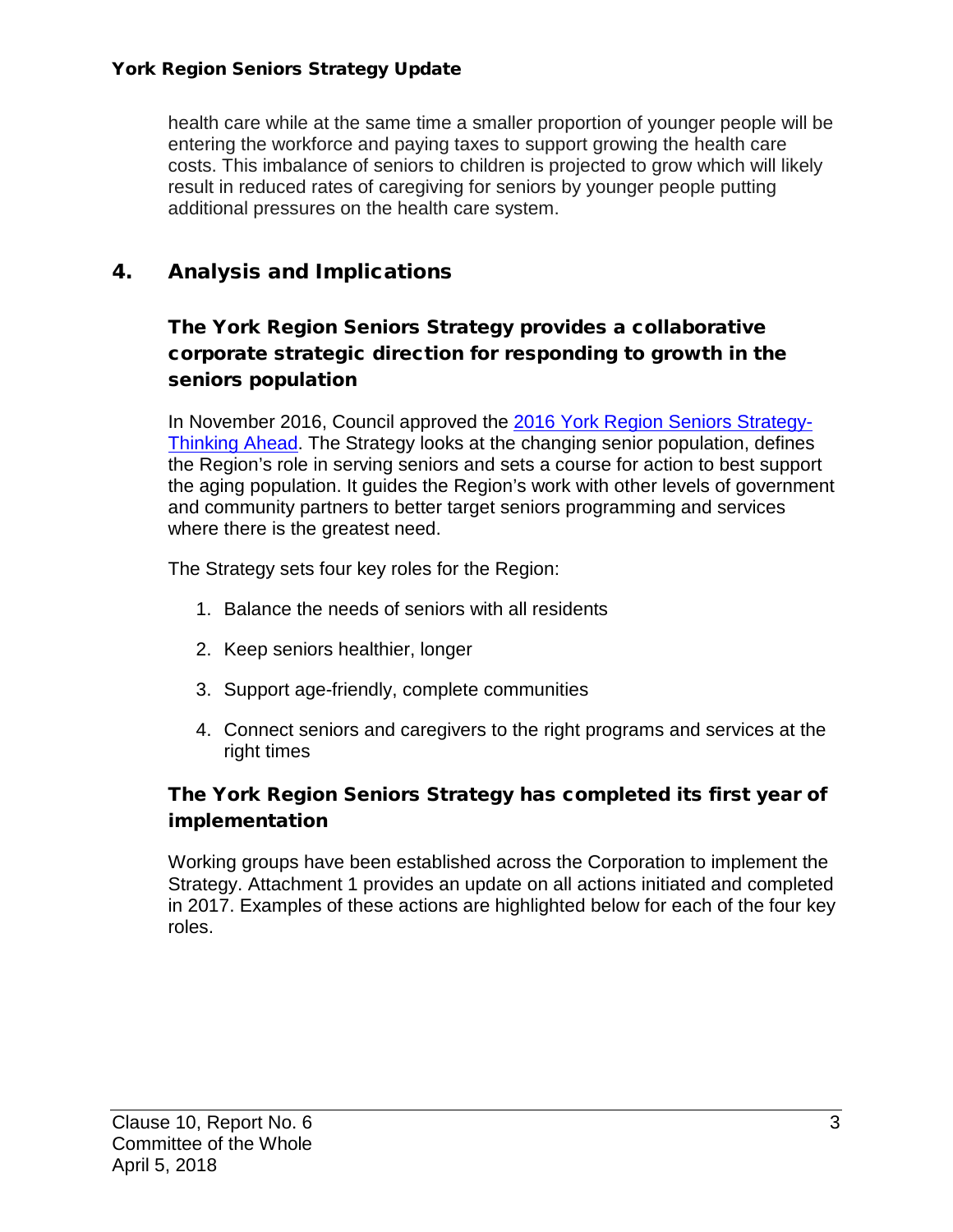#### **1. Balance the needs of seniors with all residents**

Fairness to people in all age groups (sometimes called "intergenerational equity") was a critical consideration in developing the Strategy. Decisions that support intergenerational equity must strike the balance that helps those that need it the most, regardless of age. A needs based approach captures low income seniors in York Region, as well as residents across all age groups who are financially vulnerable. Over the past year, the Region introduced new eligibility models that target low income residents and those that need it the most, such as:

- Modernizing the subsidized housing wait list by implementing new eligibility criteria, including asset and income limits, for rent subsidy program.
- Introducing a low income transit pass with eligibility based on income.

#### **2. Keep seniors healthier, longer**

Planning, prevention and education are required to reduce and manage an aging population's health related demands. This includes investing in programs and services that seniors need to stay healthy and age in place. The following actions support the healthy aging of York Region seniors:

- Regional staff participation on three of the four Central Local Health Integration Network (CLHIN) sub-region collaborative tables. Participation on these tables is an opportunity to align Regional priorities for seniors (e.g. more home and community care, adult day programs, community paramedicine, etc.) with the CLHIN service priorities.
- Markham Stouffville Hospital partnered with the Region's Community Paramedicine Team on their Hospital to Home Program. The program helps keep residents, including seniors, out of the hospital by bringing health services to the home.

#### **3. Support age-friendly, complete communities**

Adequate and accessible options for housing, transportation and support services are required for seniors to age in place for longer in the future. The following actions support age-friendly, complete communities:

• The Region hosted a workshop for local municipal and Regional staff to explore opportunities to collaborate on age-friendly, complete communities. Local municipal staff shared information on age-friendly initiatives underway such as the Town of East Gwillimbury's Health and Active Living Plaza and the City of Markham's new Older Adult Strategy. Attendees also heard from industry experts on new ideas for developing congregate housing options for seniors and the 8 80 Cities concept which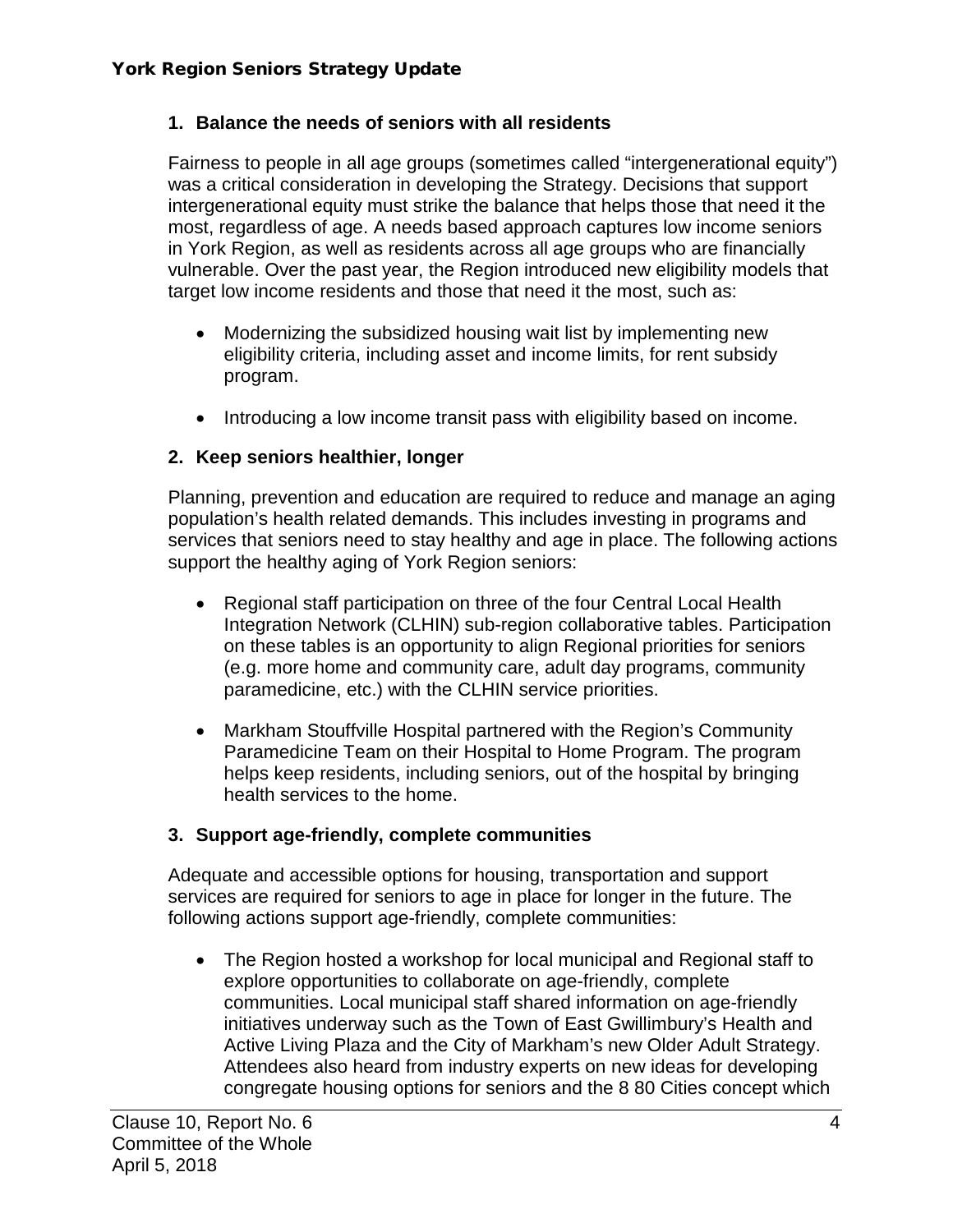is based on the premise that if you build a city that is great for an 8 year old and an 80 year old, then you will build a successful city for everyone.

• Planning is underway with Regional and City of Markham staff to support the development of the Unionville Seniors Hub (the Hub). The Hub will provide better integrated and coordinated services for seniors to help them age in place for longer.

#### **4. Connect seniors and caregivers to the right programs and services at the right times**

Seniors and caregivers need to know what supports are available, where and how to access the information, and who to ask for help. In order to make navigating the support system easier, the following are some of the actions underway:

• A workshop was held in June 2017 that brought together caregivers and seniors to support and connect them to information and services available in York Region. Another workshop is planned for June 13, 2018.

### 5. Financial Considerations

There are no financial implications arising from the recommendations made in this report.

# 6. Local Municipal Impact

Local municipalities have an integral role in ensuring that seniors living in their communities receive the best possible supports and services to help them age in place. Successful implementation of the Seniors Strategy requires alignment, collaboration and partnership with local municipal initiatives to effectively serve and support seniors. This includes continuing discussions from the November Age-Friendly Complete Communities workshop with the local municipalities and leveraging the Regional Municipal Comprehensive Review to better support agefriendly, complete communities in York Region.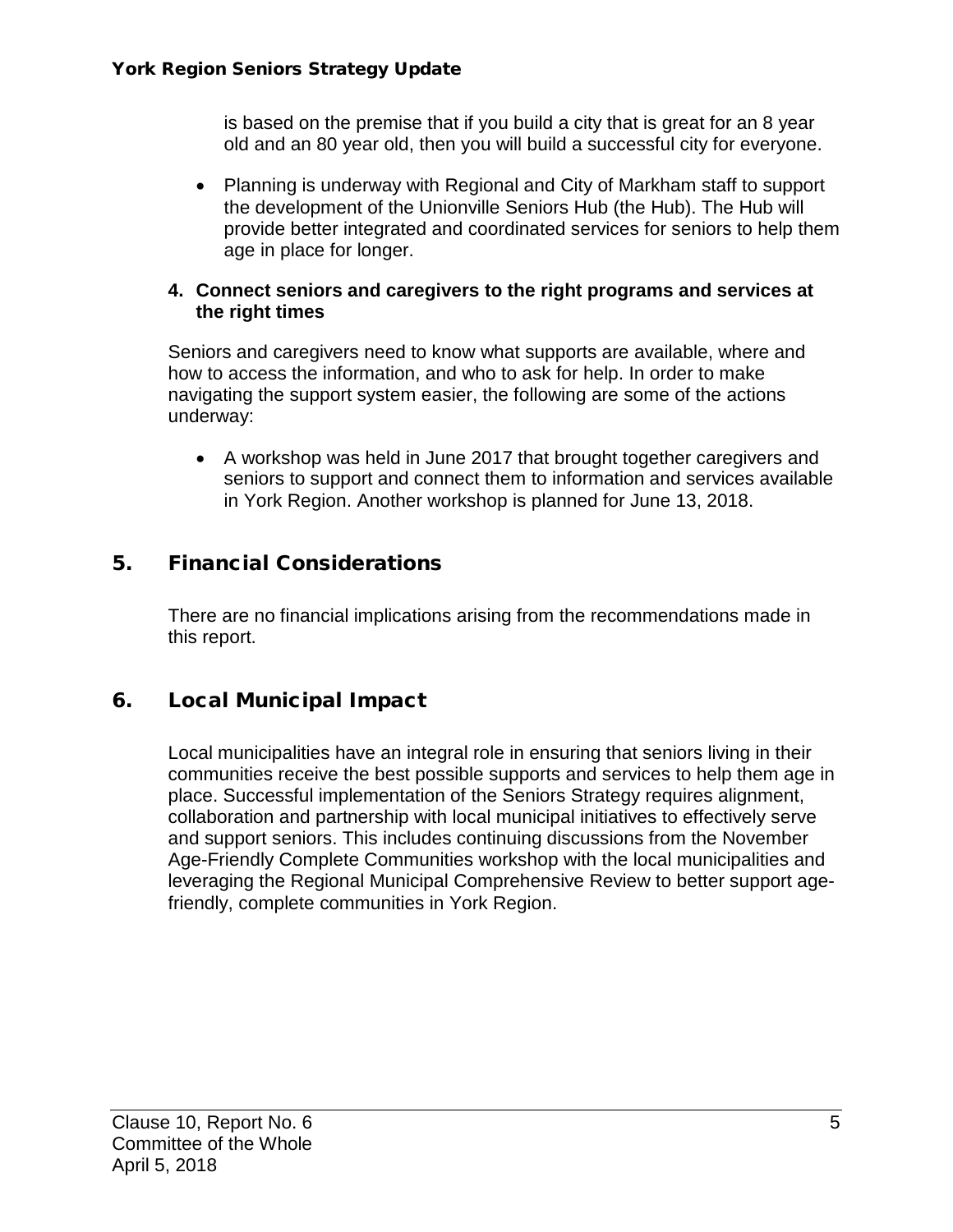### 7. Conclusion

The Seniors Strategy has caused the Region to rethink how we view and serve seniors. Implementation of the Strategy's actions will help to better position Regional advocacy for additional resources and policy changes from senior levels of government. Moving forward, the Region's actions, advocacy and work with partners will help to ensure seniors are able to age in place for longer in the future.

For more information on this report, please contact Lisa Gonsalves, Director, Strategies and Partnerships, at 1-877-464-9675 ext. 72090.

The Senior Management Group has reviewed this report.

March 22, 2018

Attachment (1)

#8315377

Accessible formats or communication supports are available upon request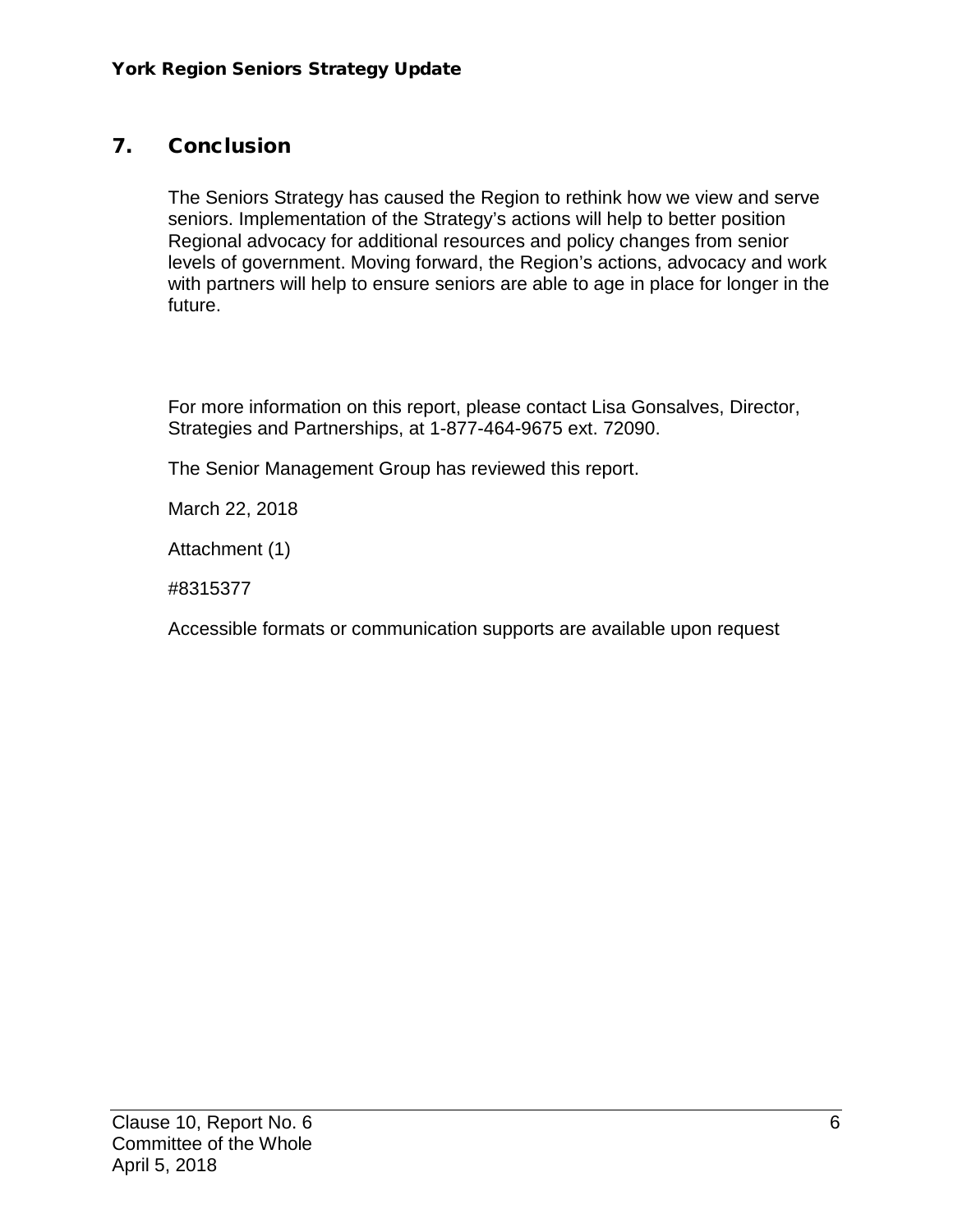$\overline{\mathbf{1}}$ 

# **Update on Implementation of the Seniors Strategy Actions January – December 2017**

| 1. Balance the needs of seniors with all residents                                                                                                                       |                                     |                                                                                                                                                                                                                                                                                                                                                                                                                                                                                                                                                                                                                                                |  |  |
|--------------------------------------------------------------------------------------------------------------------------------------------------------------------------|-------------------------------------|------------------------------------------------------------------------------------------------------------------------------------------------------------------------------------------------------------------------------------------------------------------------------------------------------------------------------------------------------------------------------------------------------------------------------------------------------------------------------------------------------------------------------------------------------------------------------------------------------------------------------------------------|--|--|
| <b>Develop options for</b><br>eligibility for programs<br>and services based on<br>income levels, assets,<br>user fees, loans vs.<br>grants and private<br>contributions | $\bullet$<br>$\bullet$              | Modernization of the subsidized housing waitlist to help<br>households most in need. On March 29, 2018, Council approved<br>the Modernization of the Subsidized Housing Wait List report,<br>introducing asset and income limits to further define eligibility for rent<br>subsidy programs.<br>Transit Assistance Program. On November 17, 2016, Council<br>approved the York Region Transit (YRT/Viva) Fares 2017 - 2020<br>and Fare Policy Update report, which permitted implementation of a<br>new low income pass program. A reduced fare option is available for<br>all eligible residents, and Program eligibility is based on income. |  |  |
| 2. Keep seniors healthier, longer                                                                                                                                        |                                     |                                                                                                                                                                                                                                                                                                                                                                                                                                                                                                                                                                                                                                                |  |  |
| At a system level,<br>understand what<br>programs and services<br>are required to support<br>seniors to age in place<br>and the capacity needed<br>to deliver them       | $\bullet$<br>$\bullet$<br>$\bullet$ | Participation on the Central Local Health Integration Network<br>(CLHIN) sub-region collaborative tables. The Region successfully<br>secured membership on three of the four CLHIN sub-region<br>collaborative tables that cover the York Region catchment area.<br>These tables work collectively to identify, plan, implement and<br>evaluate opportunities that address unique sub-region challenges.<br>This provides the Region with an opportunity to align our priorities<br>for seniors with CLHIN service priorities.                                                                                                                 |  |  |
| <b>Expand existing</b><br>prevention programs and<br>identify new programs<br>needed, including<br>alternative programs for<br>those on waitlists                        | $\bullet$<br>$\bullet$<br>$\bullet$ | <b>Mental Health Matters Initiative -Integrated Case Management</b><br>System. The pilot is underway and will help residents, including<br>seniors, to enter all community and health service programs through<br>one point of access.<br>Common consent allows clients to access multiple services easily<br>and for staff to make appropriate referrals for service.<br>Seniors mental health first aid training initiated targeting regional<br>staff that work with seniors. In 2017, there were 2 sessions that had<br>24 participants.                                                                                                   |  |  |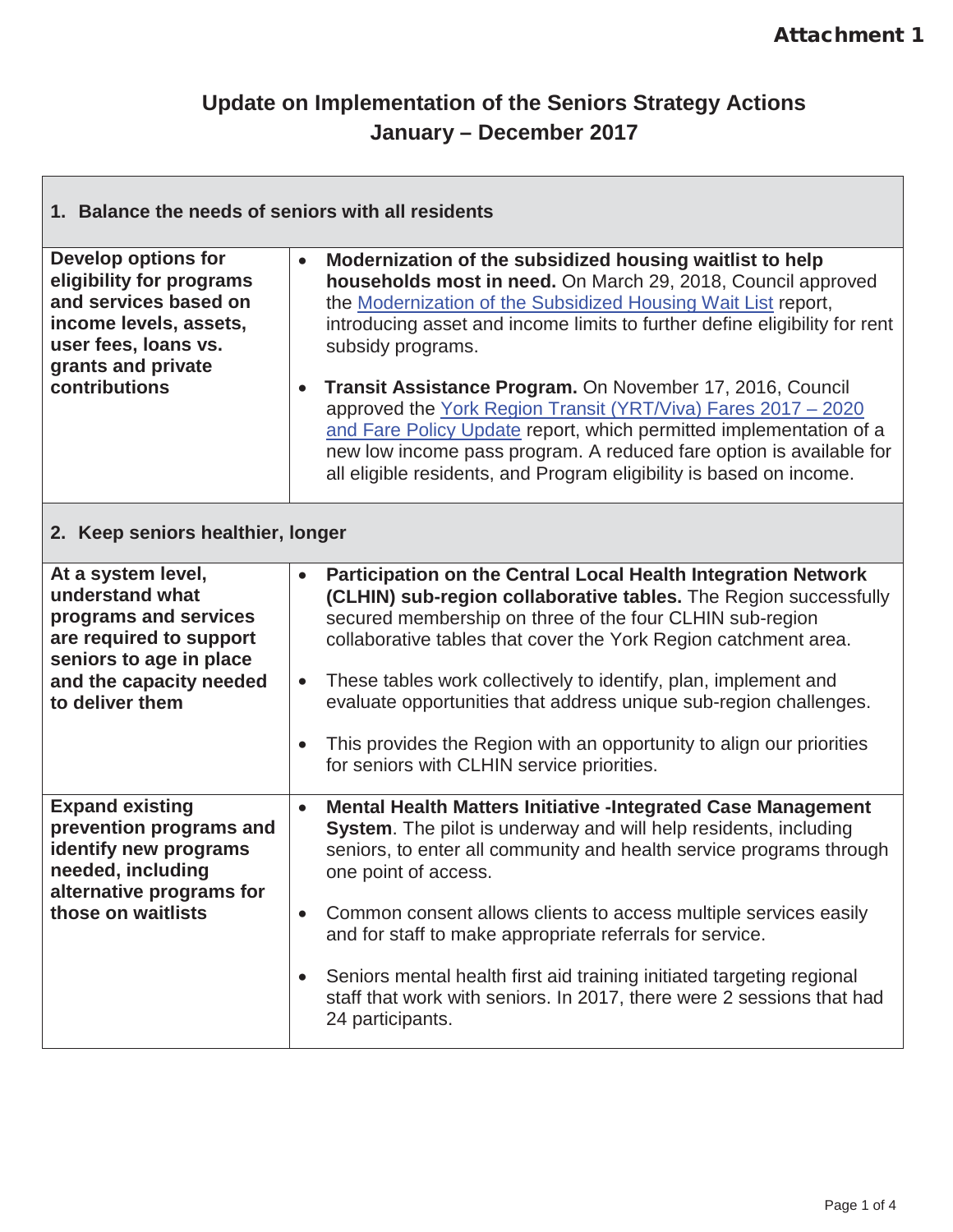|                                                                                                                | $\bullet$ | Hospital to Home Program. In July 2017, Markham Stouffville<br>Hospital partnered with the Region's Community Paramedicine<br>Team and launched a pilot program for congestive heart failure<br>patients. The program provides treatment services to support patient<br>transitions from hospital to home and to reduce avoidable hospital<br>emergency department visits. |  |  |
|----------------------------------------------------------------------------------------------------------------|-----------|----------------------------------------------------------------------------------------------------------------------------------------------------------------------------------------------------------------------------------------------------------------------------------------------------------------------------------------------------------------------------|--|--|
| 3. Support Age-Friendly, Complete Communities                                                                  |           |                                                                                                                                                                                                                                                                                                                                                                            |  |  |
| <b>Establish an external</b><br>planning table with the<br>local municipalities on<br>age-friendly communities | $\bullet$ | Age-Friendly, Complete Communities Workshop. On November<br>27, 2017, the Region hosted a workshop with local municipal and<br>Regional staff to explore opportunities to collaborate on age-friendly,<br>complete communities.                                                                                                                                            |  |  |
|                                                                                                                | $\bullet$ | 120 attendees participated from various disciplines responsible for<br>supporting age-friendly, complete communities. Participants<br>included regional and local municipal staff from Planning,<br>Transportation, Paramedic and Seniors Services, Housing Services,<br>Public Health, Parks and Recreation, Fire and Emergency Services<br>and Police Services.          |  |  |
|                                                                                                                |           | Attendees shared information, heard from experts in the field and<br>identified areas of common interest such as creating consistent<br>messaging for seniors around ability to pay, system navigation and<br>better integration and co-location of services.                                                                                                              |  |  |
|                                                                                                                |           | Follow-up meetings with each of the local municipalities will be held<br>to confirm which age-friendly ideas and actions to move forward on<br>together.                                                                                                                                                                                                                   |  |  |
|                                                                                                                |           | Regional Municipal Comprehensive Review. Official Plan policies<br>to promote age-friendly, complete communities will be reviewed                                                                                                                                                                                                                                          |  |  |
|                                                                                                                | $\bullet$ | Opportunities for retrofitting neighbourhoods and home sharing will<br>be considered.                                                                                                                                                                                                                                                                                      |  |  |
|                                                                                                                |           | City of Vaughan Older Adult Task Force. The City of Vaughan<br>established an Older Adult Task Force to work with relevant parties<br>to achieve the objectives of its Older Adult Strategy, which includes<br>promoting age-friendly communities and healthy seniors.                                                                                                     |  |  |
|                                                                                                                |           | Regional staff will participate as a resource to support the Task<br>Force and identify alignments and connections with the York Region<br><b>Seniors Strategy</b>                                                                                                                                                                                                         |  |  |
| Develop a variety of<br>housing options<br>including rental                                                    | $\bullet$ | Housing Initiatives and Incentives Framework. On February 15,<br>2018, Council approved the Housing Initiatives and Incentives<br>Update report on the development of a purpose built rental<br>affordable housing incentives framework that targets mid-range<br>income households.                                                                                       |  |  |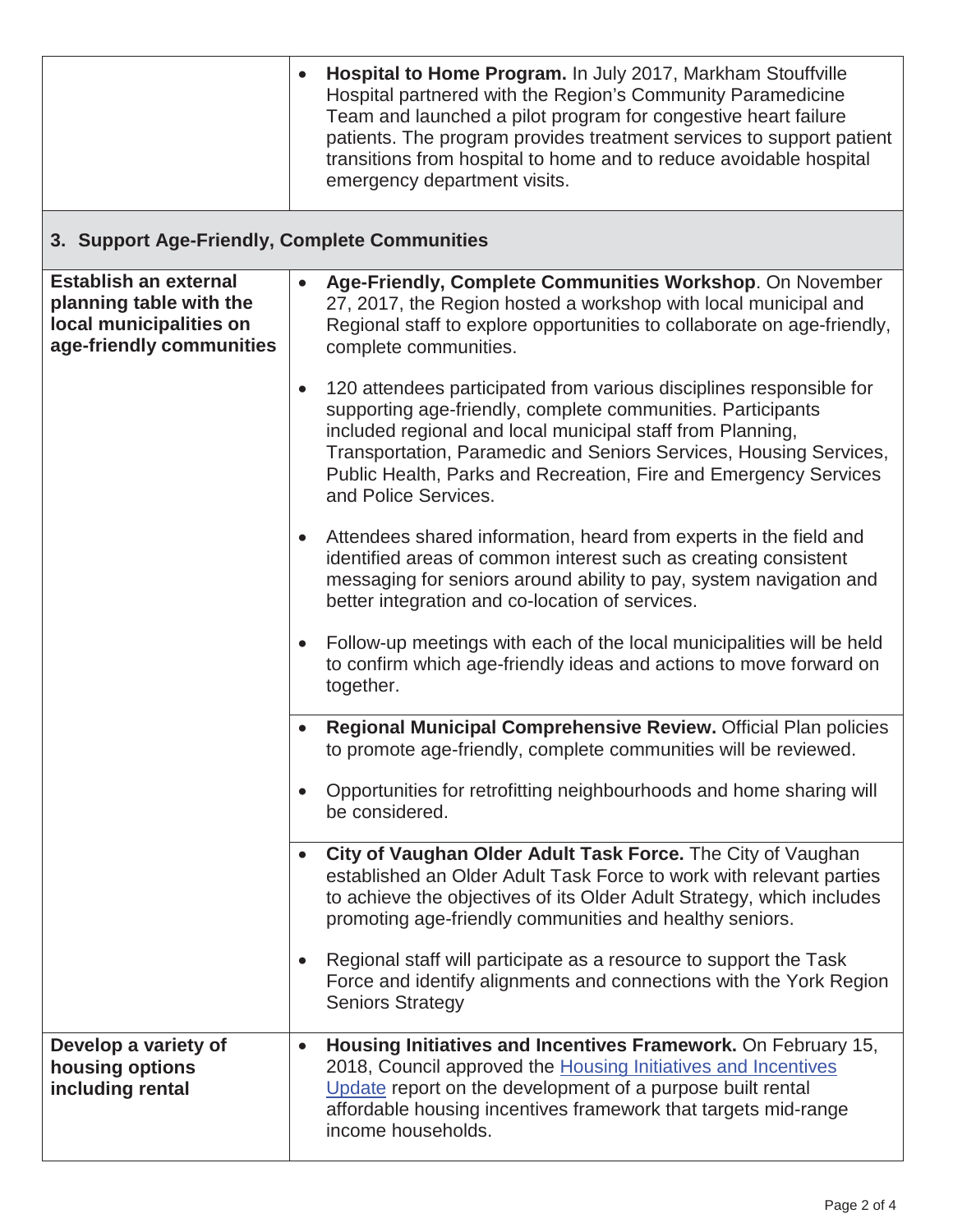|                                                                                                                                                                                                                | This framework aims to increase the supply of rental housing, and<br>this may provide seniors with more options to age in place.                                                                                                                                                                                                                                                                                                                                                                                                                                                                                                                                 |  |  |  |
|----------------------------------------------------------------------------------------------------------------------------------------------------------------------------------------------------------------|------------------------------------------------------------------------------------------------------------------------------------------------------------------------------------------------------------------------------------------------------------------------------------------------------------------------------------------------------------------------------------------------------------------------------------------------------------------------------------------------------------------------------------------------------------------------------------------------------------------------------------------------------------------|--|--|--|
|                                                                                                                                                                                                                | Staff will report back to Council in Q2 2018 with a proposed Mid-<br>$\bullet$<br>Range Income Affordable Housing Incentives Framework.                                                                                                                                                                                                                                                                                                                                                                                                                                                                                                                          |  |  |  |
| <b>Work with local</b><br>municipalities,<br>community agencies,<br>private sector and Central<br><b>Local Health Integration</b><br>Network to design and<br>implement a multi-service<br>centre/hub model(s) | Unionville Seniors Hub. The hub is planned as part of the<br>$\bullet$<br>Unionville Redevelopment in Markham, and is expected to be ready<br>for occupancy Q4 2021.                                                                                                                                                                                                                                                                                                                                                                                                                                                                                             |  |  |  |
|                                                                                                                                                                                                                | The hub will co-locate services and supports for seniors and<br>$\bullet$<br>caregivers. A needs assessment is underway to inform development<br>of a service delivery model.                                                                                                                                                                                                                                                                                                                                                                                                                                                                                    |  |  |  |
|                                                                                                                                                                                                                | Preliminary consultations with multiple stakeholders including the<br>City of Markham are underway.                                                                                                                                                                                                                                                                                                                                                                                                                                                                                                                                                              |  |  |  |
|                                                                                                                                                                                                                | Identification of funding sources required to support the operations<br>of the hub underway.                                                                                                                                                                                                                                                                                                                                                                                                                                                                                                                                                                     |  |  |  |
| <b>Coordinate community</b><br>outreach and<br>communication activities<br>internally and with York<br><b>Regional Police</b>                                                                                  | <b>Coordinated Outreach to Seniors.</b> In 2017 this included the York<br>$\bullet$<br>Regional Police Seniors' Day and Transportation Services roadshow<br>at seniors' buildings across the region. Discussions are now moving<br>toward future planning and identifying opportunities for more<br>coordinated and strategic outreach, including joint messaging<br>around existing Regional programs and services available to seniors<br>that help seniors stay healthy, active and connected to their<br>communities. Another component of the messaging is the promotion<br>of Access York as the way to get information on these programs and<br>services. |  |  |  |
| 4. Connect seniors and caregivers to the right programs and services at the right times                                                                                                                        |                                                                                                                                                                                                                                                                                                                                                                                                                                                                                                                                                                                                                                                                  |  |  |  |
| <b>Explore how to guide</b><br>seniors through the many                                                                                                                                                        | Seniors Community Grant Program. The Region submitted an<br>application for the Seniors Community Grant Program to:                                                                                                                                                                                                                                                                                                                                                                                                                                                                                                                                              |  |  |  |
| services out there                                                                                                                                                                                             | Develop an inventory of community services and supports<br>$\circ$<br>available to seniors and caregivers in York Region. A regional<br>Community Assets Project Team has been established to<br>work on this.                                                                                                                                                                                                                                                                                                                                                                                                                                                   |  |  |  |
|                                                                                                                                                                                                                | Develop a York Region Nature's Classroom for Seniors, to be<br>$\circ$<br>held in the York Regional Forest (Bill Fisch Forest<br>Stewardship and Education Centre). This will directly benefit<br>seniors by providing them with opportunities to be active and<br>to connect with nature and each other.                                                                                                                                                                                                                                                                                                                                                        |  |  |  |
|                                                                                                                                                                                                                | Expand the Region's Connecting Caregivers Workshop to<br>$\circ$<br>reach more caregivers, particularly those who cannot attend<br>the workshop in person, with a travelling roadshow.                                                                                                                                                                                                                                                                                                                                                                                                                                                                           |  |  |  |
|                                                                                                                                                                                                                | Provide medical information kits to seniors to streamline and<br>$\circ$                                                                                                                                                                                                                                                                                                                                                                                                                                                                                                                                                                                         |  |  |  |